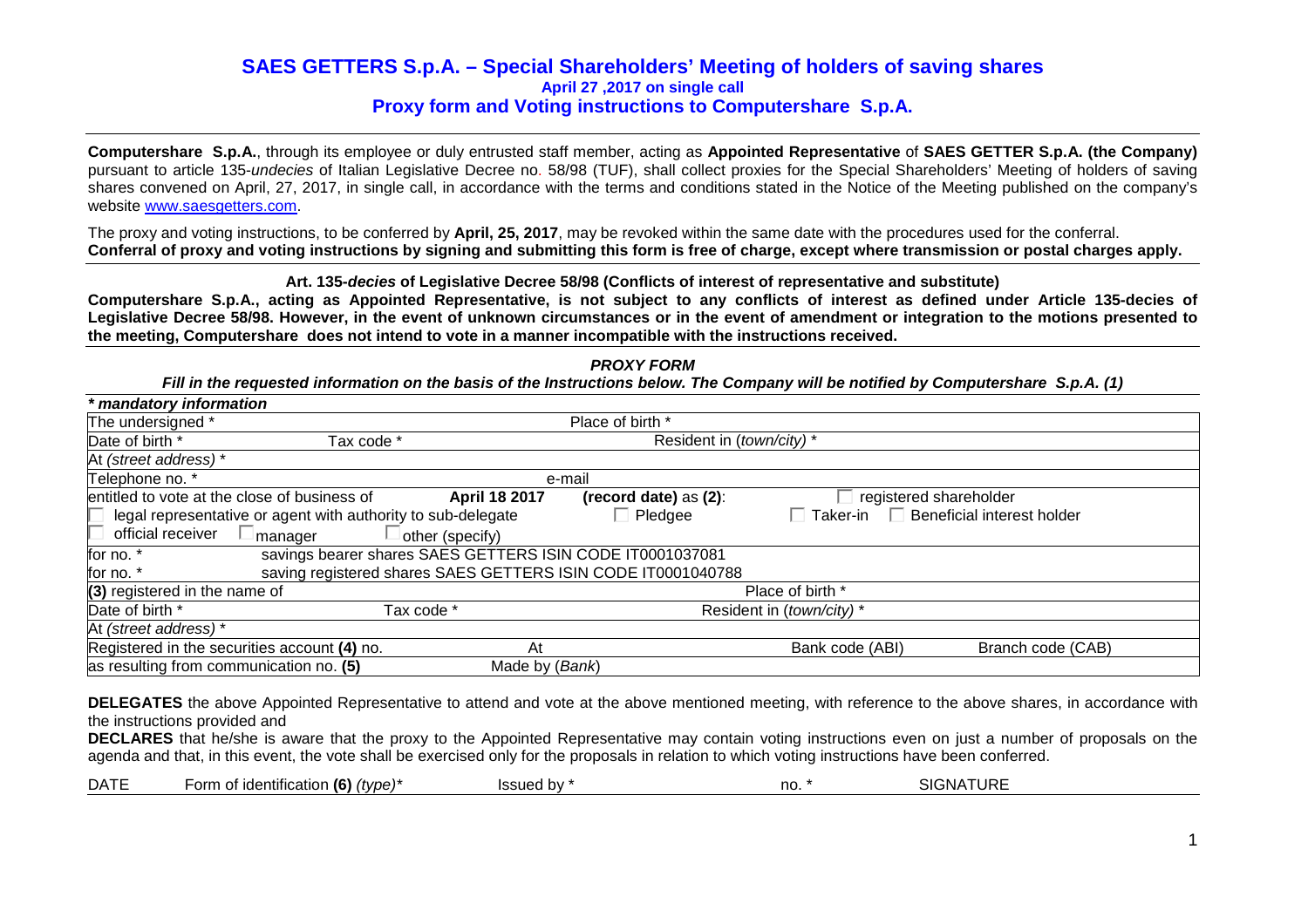## **VOTING INSTRUCTIONS**

**(For use of Appointed Representative only - tick relevant boxes and send to Computershare S.p.A. as per the instructions for filling in)** 

The undersigned **(7)**

**INSTRUCTS** the Appointed Representative to vote at the above indicated shareholders' meeting as follow **(8)**

|                                | <b>VOTING INSTRUCTIONS</b>                          |
|--------------------------------|-----------------------------------------------------|
|                                | <b>Section A: F</b> (for), C (against), A (abstain) |
| <b>RESOLUTIONS TO BE VOTED</b> | Section B/C: Confirm. Cancel. Modify                |
|                                | previous instructions                               |

## **Appointment of a common representative for holders of savings shares for the period 2017-2018-2019 and establishing his/her compensation.**

| Appointment of a common representative for holders of savings shares for the period 2017-2018-2019 and establishing<br>1.1<br>his/her compensation. |      |       |                               |  |
|-----------------------------------------------------------------------------------------------------------------------------------------------------|------|-------|-------------------------------|--|
| <b>Section A</b> – vote for resolution proposed by the Board of Directors $(9)$                                                                     |      |       |                               |  |
| <b>Sections A2</b> – vote for proposal published pursuant to article 126-bis of TUF (10)                                                            |      |       |                               |  |
| Sections B and C (11)                                                                                                                               | Conf | Canc  | <b>Mod</b> voting instrucions |  |
| $B$ – vote for unknown circumstances                                                                                                                | Conf | Cancl |                               |  |
| C1 – vote for amendment/integration proposed by the Chairman of the meeting (12)                                                                    |      | Canc  |                               |  |
| C2 – vote for amendment/integration proposed by holder of majority/relevant interest (12)                                                           | Cont | Canc  |                               |  |
| C3 - vote for amendment/integration proposed by holder of minority interest (12)                                                                    | Conf | Canc  |                               |  |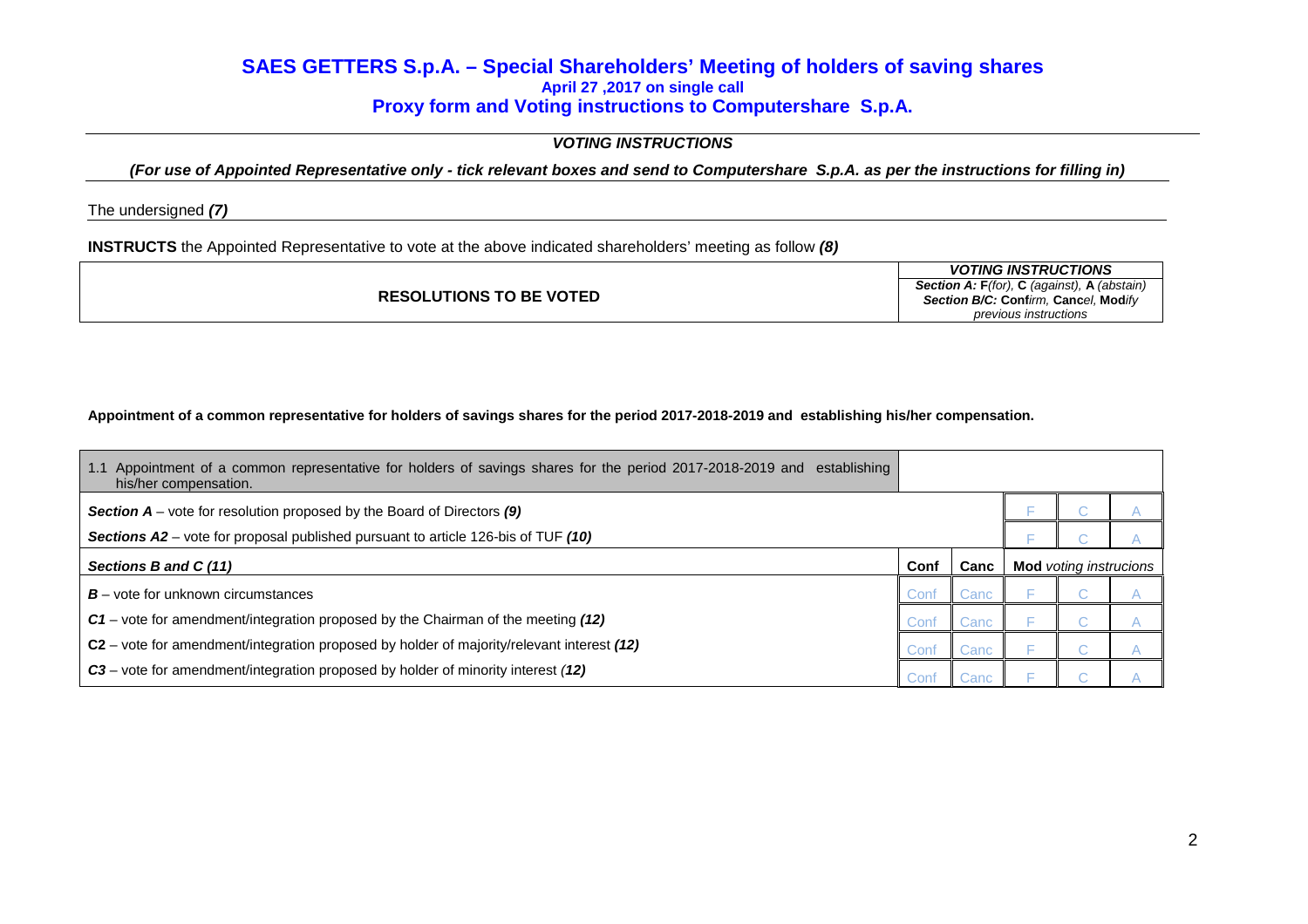| 1.2. Appointment compensation of common representative for holders of savings shares.     |      |      |                               |  |  |
|-------------------------------------------------------------------------------------------|------|------|-------------------------------|--|--|
| <b>Section A</b> – vote for resolution proposed by the Board of Directors $(9)$           |      |      |                               |  |  |
| Sections A2 – vote for proposal published pursuant to article 126-bis of TUF (10)         |      |      |                               |  |  |
| Sections B and C (11)                                                                     | Conf | Canc | <b>Mod</b> voting instrucions |  |  |
| $B$ – vote for unknown circumstances                                                      | Conf | Canc |                               |  |  |
| C1 – vote for amendment/integration proposed by the Chairman of the meeting (12)          | Conf | Canc |                               |  |  |
| C2 – vote for amendment/integration proposed by holder of majority/relevant interest (12) | Conf | Canc |                               |  |  |
| C3 – vote for amendment/integration proposed by holder of minority interest (12)          | Conf | Cand |                               |  |  |

DATE SIGNATURE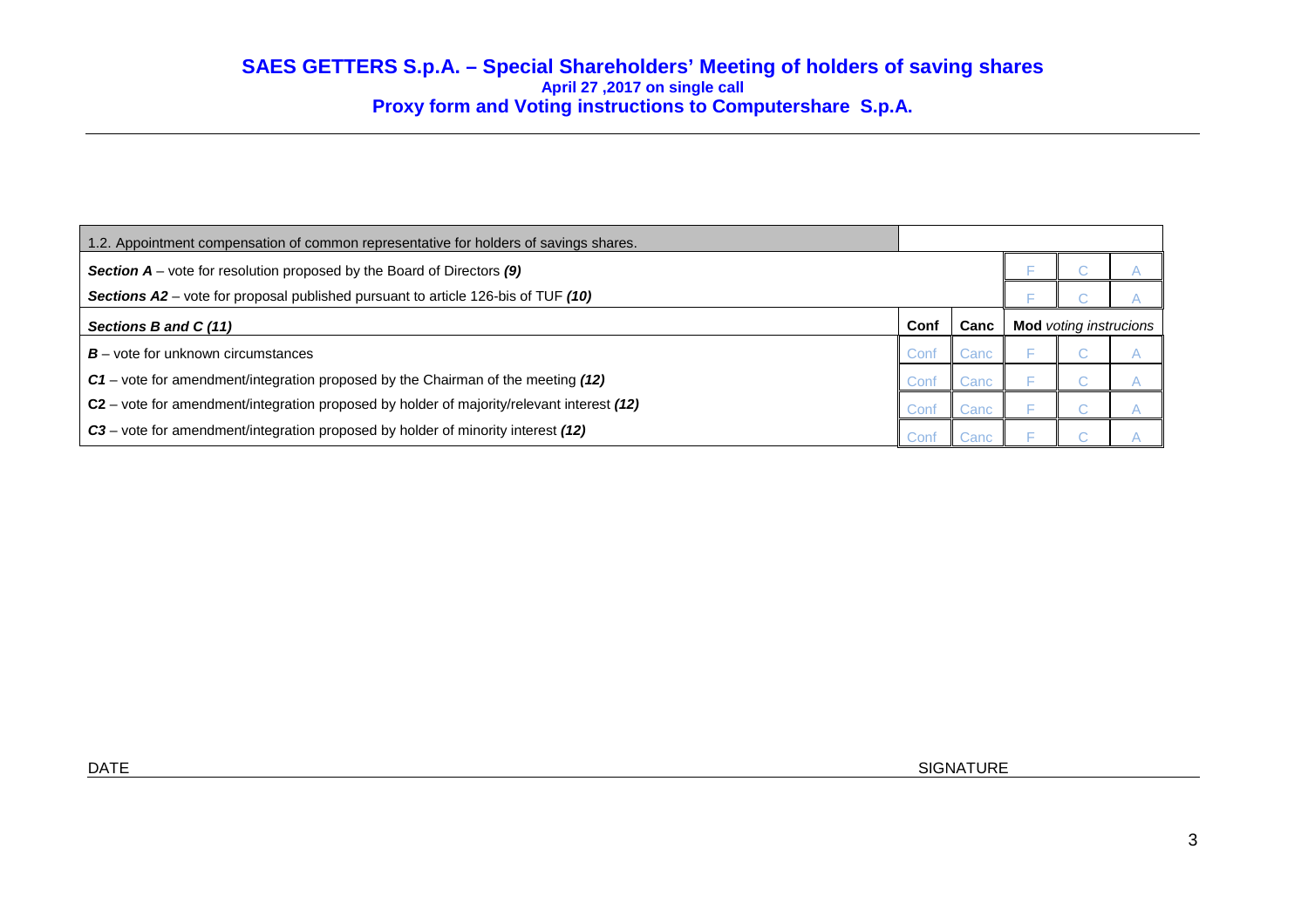### **Instructions for filling in and submitting the form**

- 1. The **Proxy form** must be notified to the Company (together with the documentation providing proof of the signatory power as per the following point) via the Appointed Representative together with the **Voting Instructions reserved to him** within **April, 25, 2017**, using one of the following alternative methods:
	- as an attachment in PDF format to an e-mail sent to ufficiomilano@pecserviziotitoli.it provided that the attachment is signed by an advanced, qualified or digital signature, pursuant the Italian "digital code law" or, failing that, through a secure (certified) e-mail box of the delegating party, even if he is a legal person;
	- by fax: no. 02 46776850., or
	- in original to Computershare S.p.A., Via Lorenzo Mascheroni,19 20145 Milano MI.
- 2. Specify the capacity of the proxy signatory and, where applicable, attach documentary proof of his power.
- 3. To be completed only if the registered shareholder is different from the proxy signatory; mandatory indications on relevant personal details must be included.
- 4. Provide the securities account number, Bank Codes and Branch Codes of the Depository, or in any case its name, available in the securities account statement.
- 5. Reference to the communication made by the intermediary and its name.
- 6. Provide details of a valid form of identification of the proxy signatory.
- 7. Provide the name and surname of the signatory of the Proxy form and Voting instructions.
- 8. Pursuant to article 135-undecies, subsection 3, of Italian Legislative Decree no. 58/1998, "Shares for which full or partial proxy is conferred are calculated for the purpose of determining due constitution of the shareholders' meeting. With regard to proposals for which no voting instructions are given, the shares of the shareholder concerned are not considered in calculating the majority and the percentage of capital required for the resolutions to be carried".
- 9. The resolutions proposed to the shareholders' meeting, which are briefly referred to herein, are reported in the Reports published on the company website www.saesgetters.com. Computershare S.p.A., as Appointed Representative, has not personal interest or on behalf of third party in the proposals mentioned, however, in the event of unknown circumstances or in the event of amendment or integration to the motion presented to the meeting, Computershare does not intend to vote in a manner incompatible with the instructions received in Sections A, B and C.

The vote is expressed by ticking the relevant box between the following: **F** (for), **C** (against) or **A** (abstention).

- 10. There is the Section A2 to receive instructions when an alternative, complementary or additional resolution to the motion proposed by the Board of Directors had been presented and published pursuant to art. 126-bis of the TUF, within the term and in the cases provided. The Appointed Representative shall vote on each motion in accordance with the instructions and the delegating party shall give instructions consistent with the type of proposals (alternative or complementary) published.
- 11. If any resolutions not provided in the proposals published as required by law, the Appointed Representative won't be able to vote without instructions. Therefore, should circumstances of importance which amend or integrate published resolutions occur, which were unknown at the time of issue of the proxy, which cannot be provided to delegating party and could modify the voting instructions, one of the following options may be chosen in sections B and C: **Conf** (confirm), **Canc** (cancel) or **Mod** (modify) the voting instruction already expressed. If no choice is made, the voting instructions in Section A are confirmed.

Particularly, if a motion that take the place of the published one is put to a vote or if an alternative resolution to the previously that did not obtain the majority of for-votes required for its approval is proposed, the delegating party shall give voting instructions in Section C which replace or integrate those of Section A.

12. The various voting intentions expressed in relation to the proponents' identity may be identical to each other but such instructions are binding on the Appointed Representative who shall vote only if the proponent's identity is as indicated in the relevant voting instructions.

In the absence of a proposal presented by the board of directors, an integrative proposal presented to the meeting shall be approved. Therefore, the voting instructions are collected by the Appointed Representative in Section C as solely vote instruction on the proposals presented to the meeting by the proponents specified in that section.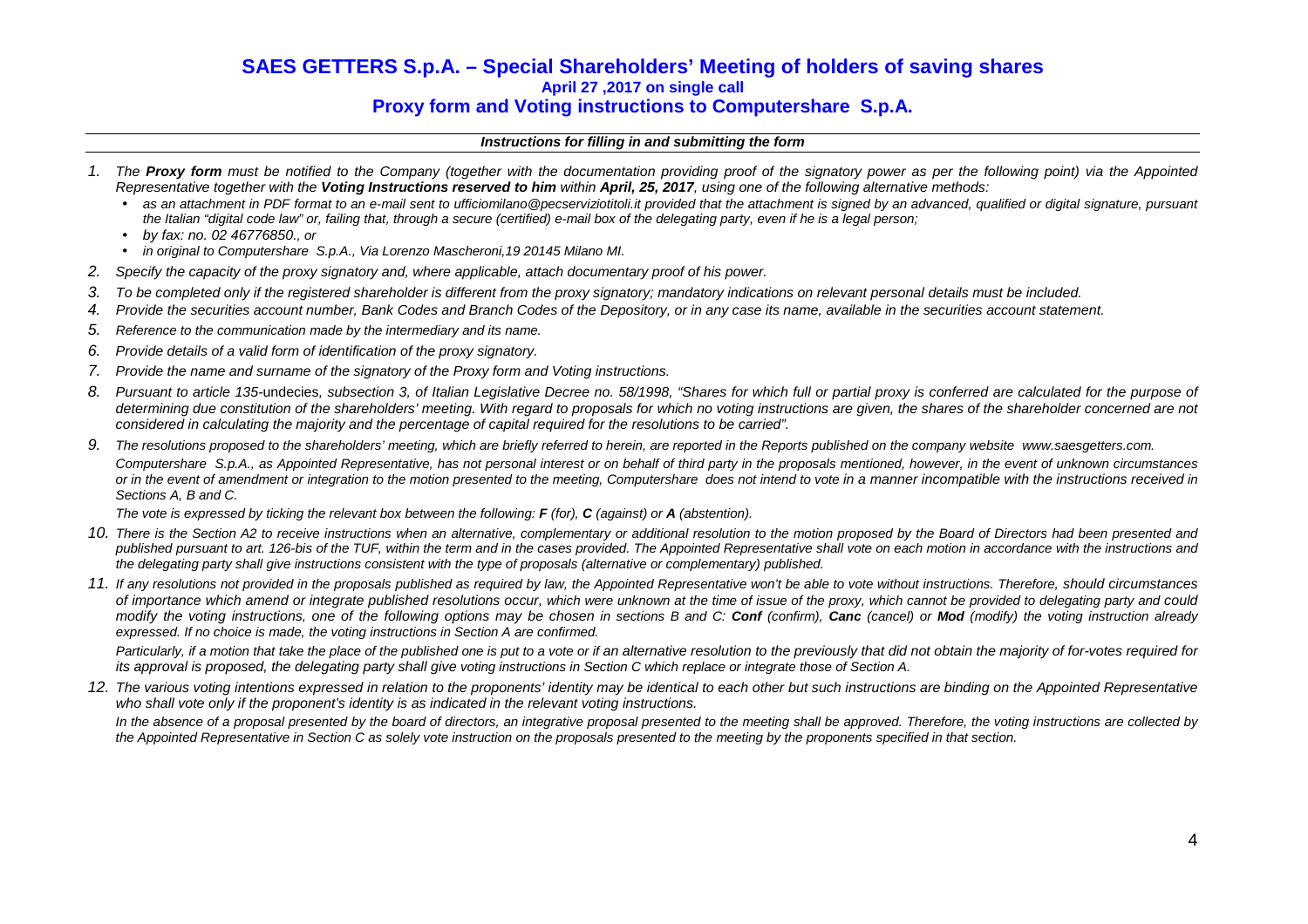# **SAES GETTERS S.p.A. – Special Shareholders' Meeting of holders of saving shares April 27 ,2017 on single call**

# **Proxy form and Voting instructions to Computershare S.p.A.**

### **Italian Legislative Decree no. 58/98 (T.U.F)**

**Article 135-decies**

(Conflict of interest of the representative and substitutes)

1. Conferring proxy upon a representative in conflict of interest is permitted provided that the representative informs the shareholder in writing of the circumstances giving rise to such conflict of interest and provided instructions are provided for each resolution in which the representative is expected to vote on behalf of the shareholder. The representative shall have the onus of proof regarding disclosure to the shareholder of the cir giving rise to the conflict of interest. Article 1711, second subsection of the Italian Civil Code does not apply.

2. In any event, for the purposes of this article, conflict of interest exists where the representative or substitute:

a) has sole or joint control of the company, or is controlled or is subject to joint control by that company;

b) is associated with the company or exercises significant influence over that company or the latter exercises significant influence over the representative 628;

c) is a member of the board of directors or control body of the company or of the persons indicated in paragraphs a) and b);

d) is an employee or auditor of the company or of the persons indicated in paragraph a);

e) is the spouse, close relative or is related by up to four times removed of the persons indicated in paragraphs a) to c);

f) is bound to the company or to persons indicated in paragraphs a), b), c) and e) by independent or employee relations or other relations of a financial nature that compromise independence.

3. Replacement of the representative by a substitute in conflict of interest is permitted only if the substitute is indicated by the shareholder. In such cases, subsection 1 shall apply. Disclosure obligations and related any event remain with the representative.

4. This article shall also apply in cases of share transfer by proxy.

#### **Article 135-undecies**

#### (Appointed representative of a listed company)

1. Unless the Articles of Association decree otherwise, companies with listed shares designate a party to whom the shareholders may, for each shareholders' meeting and within the end of the second trading day prior to the scheduled for the shareholders' meeting, including for callings subsequent to the first, a proxy with voting instructions on all or some of the proposals on the agenda. The proxy shall be valid only for proposals on which instructions are conferred.

2. Proxy is conferred by signing a proxy form, the content of which is governed by a Consob regulation. Conferring proxy shall be free of charge to the shareholder. The proxy and voting instructions may be cancelled within limit indicated in subsection 1.

3. Shares for which full or partial proxy is conferred are calculated for the purpose of determining due constitution of the shareholders' meeting. With regard to proposals for which no voting instructions are given, the s considered in calculating the majority and the percentage of capital required for the resolutions to be carried.

4. The person appointed as representative shall any interest, personal or on behalf of third parties, that he or she may have with respect to the resolution proposals on the agenda. The representative must also maintain confidentiality of the content of voting instructions received until scrutiny commences, without prejudice to the option of disclosing such information to his or her employees or collaborators, who shall also be subject to obligations. The party appointed as representative may not be assigned proxies except in compliance with this article.

5. By regulation pursuant to subsection 2, Consob may establish cases in which a representative failing to meet the indicated terms of Article 135-decies may express a vote other than that indicated in the voting instructi

#### **Article 126-bis**

#### (Integration of the agenda of the shareholders' meeting and presentation of new proposed resolutions)

Shareholders, who individually or jointly account for one fortieth of the share capital may ask, within ten days of publication of the notice calling the shareholders' meeting, or within five days in the event of calling t accordance with article 125-bis, subsection 3 or article 104, subsection 2, for the integration of the list of items on the agenda, specifying in the request, the additional items they propose or presenting proposed resolu already on the agenda. The requests, together with the certificate attesting ownership of the share, are presented in writing, by correspondence or electronically, in compliance with any requirements strictly necessary for identification of the applicants indicated by the company. Those with voting rights may individually present proposed resolutions in the shareholders' meeting. For cooperative companies the amount of the capital is determi the statutes also in derogation of article 135595-bis.

2. Integrations to the agenda or the presentation of further proposed resolutions on items already on the agenda, in accordance with subsection 1, are disclosed in the same ways as prescribed for the publication of the not the meeting, at least fifteen days prior to the date scheduled for the shareholders' meeting. Additional proposed resolutions on items already on the agenda are made available to the public in the ways pursuant to article subsection 1, at the same time as publishing news of the presentation. Terms are reduced to seven days in the case of shareholders' meetings called in accordance with article 104, subsection 2 or in the case of a sharehold meeting convened in accordance with article 125-bis, subsection 3.

3. The agenda cannot be supplemented with items on which, in accordance with the law, the shareholders ' meeting resolved on proposal of the administrative body or on the basis of a project or report prepared by it, other those specified under article 125-ter, subsection 1.

4. Shareholders requesting integration in accordance with subsection 1 shall prepare a report giving the reason for the proposed resolutions on the new items for which it proposes discussion or the reason relating to addit proposed resolutions presented on items already on the agenda. The report is sent to the administrative body within the final terms for presentation of the request for integration. The administrative body makes the report the public, accompanied by any assessments, at the same time as publishing news of the integration or presentation, in the ways pursuant to article 125-ter, subsection 1.

5. If the administrative body, or should it fail to take action, the board of auditors or supervisory board or management control committee fail to supplement the agenda with the new items or proposals presented in accorda subsection 1, the court, having heard the members of the board of directors and internal control bodies, where their refusal to do so should prove to be unjustified, orders the integration by decree. The decree is publishe ways set out by article 125-ter, subsection 1